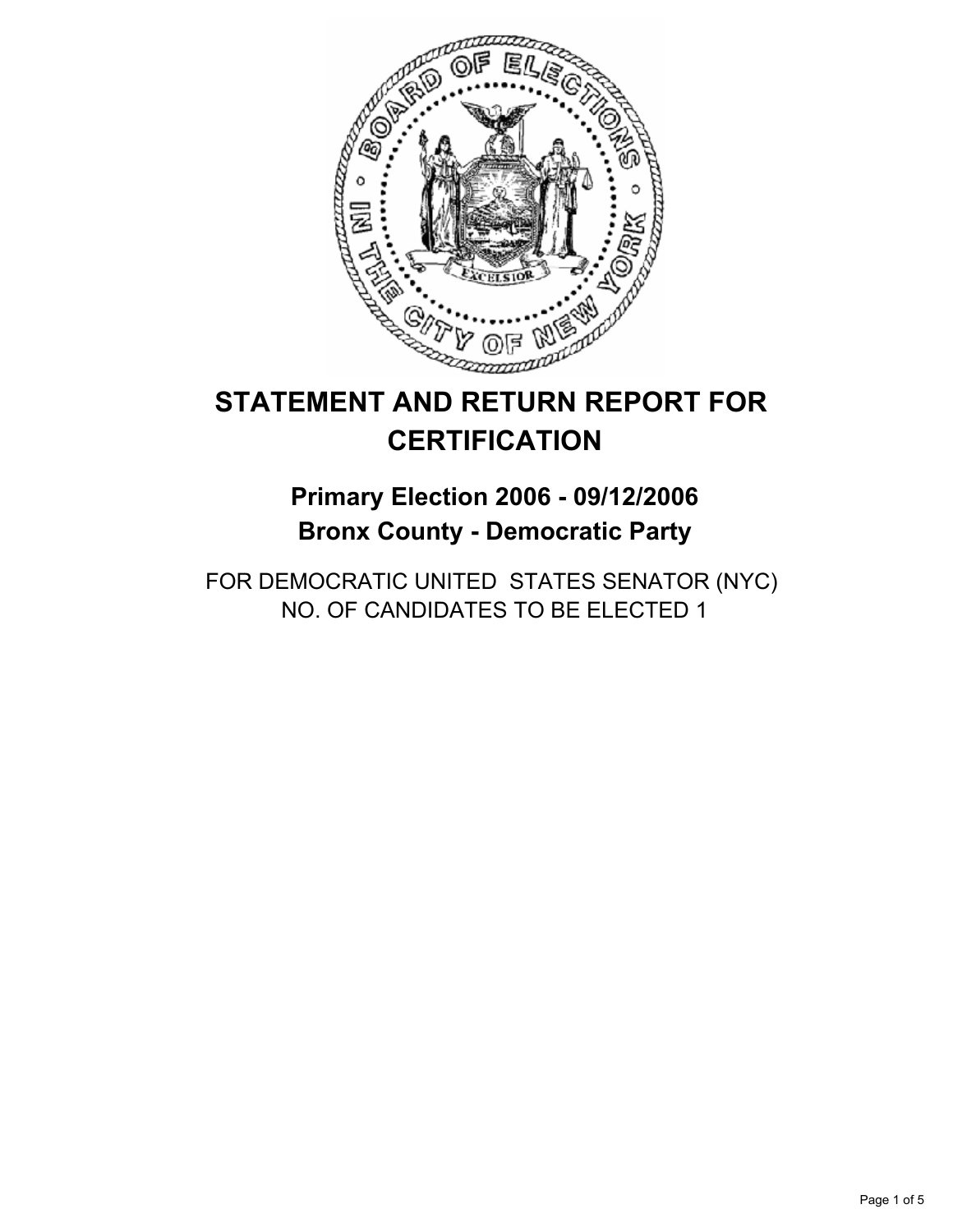

## **ASSEMBLY DISTRICT 76**

| <b>JONATHAN B TASINI</b><br><b>TOTAL VOTES</b> | 519<br>5,206 |
|------------------------------------------------|--------------|
| HILLARY RODHAM CLINTON                         | 4,687        |
| AFFIDAVIT                                      | 89           |
| FFDFRAI                                        | 5            |
| ABSENTEE/MILITARY                              | 119          |
| <b>EMERGENCY</b>                               | 26           |

#### **ASSEMBLY DISTRICT 77**

| <b>TOTAL VOTES</b>            | 4,343 |
|-------------------------------|-------|
| <b>JONATHAN B TASINI</b>      | 391   |
| <b>HILLARY RODHAM CLINTON</b> | 3,952 |
| AFFIDAVIT                     | 50    |
| <b>FEDERAL</b>                | 12    |
| ABSENTEE/MILITARY             | 106   |
| <b>EMERGENCY</b>              | 0     |

#### **ASSEMBLY DISTRICT 78**

| <b>EMERGENCY</b>       | 2     |
|------------------------|-------|
| ABSENTEE/MILITARY      | 139   |
| FEDERAL                | 19    |
| AFFIDAVIT              | 60    |
| HILLARY RODHAM CLINTON | 2,869 |
| JONATHAN B TASINI      | 465   |
| <b>TOTAL VOTES</b>     | 3,334 |

## **ASSEMBLY DISTRICT 79**

| <b>TOTAL VOTES</b>       | 6,048 |
|--------------------------|-------|
| <b>JONATHAN B TASINI</b> | 702   |
| HILLARY RODHAM CLINTON   | 5,346 |
| AFFIDAVIT                | 104   |
| FFDFRAI                  | 0     |
| ABSENTEE/MILITARY        | 161   |
| <b>EMERGENCY</b>         | 4     |

#### **ASSEMBLY DISTRICT 80**

| <b>EMERGENCY</b>              | 28    |
|-------------------------------|-------|
| ABSENTEE/MILITARY             | 237   |
| FEDERAL                       | 0     |
| AFFIDAVIT                     | 78    |
| <b>HILLARY RODHAM CLINTON</b> | 4,684 |
| JONATHAN B TASINI             | 829   |
| <b>TOTAL VOTES</b>            | 5,513 |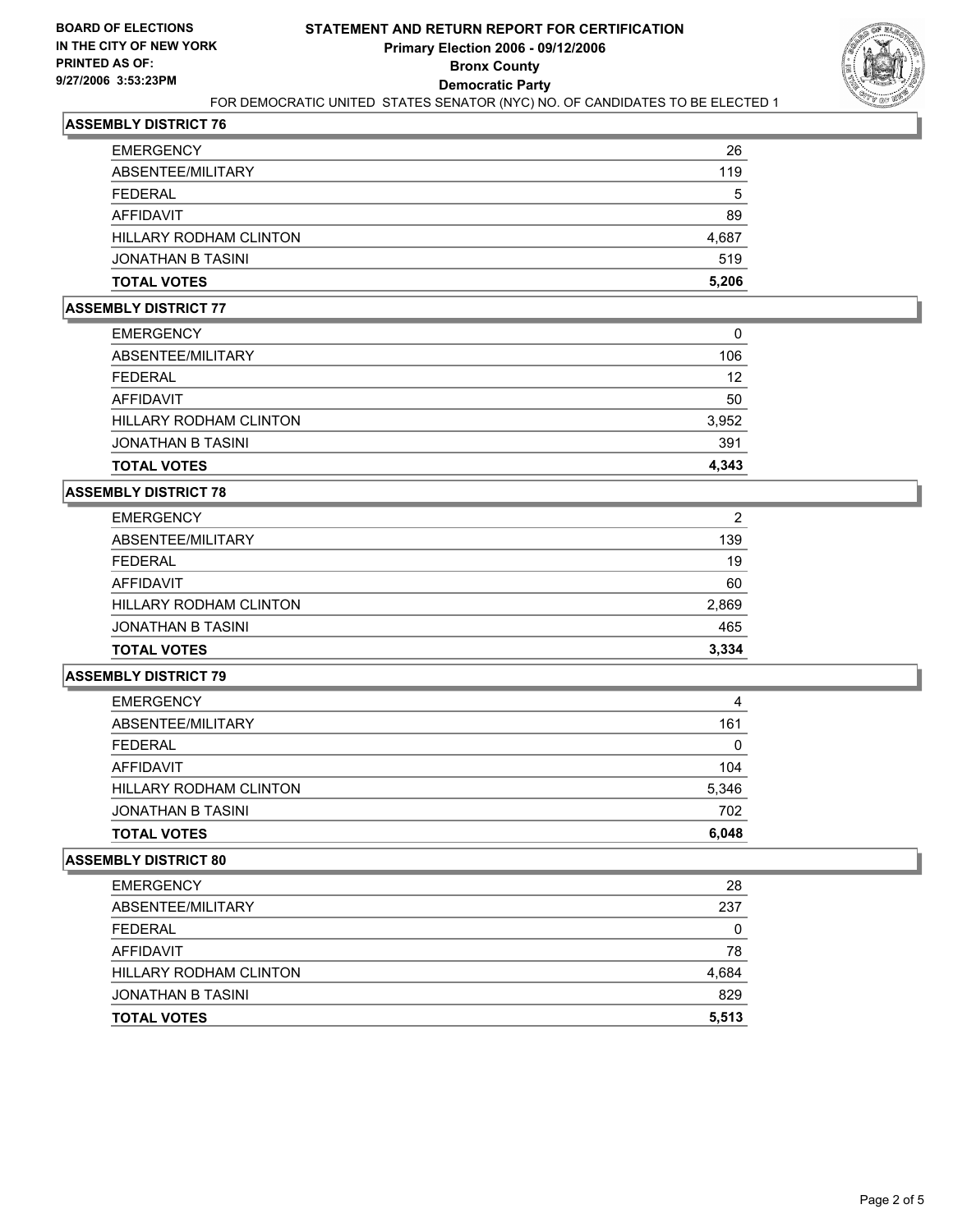

## **ASSEMBLY DISTRICT 81**

| <b>TOTAL VOTES</b>     | 8,106 |
|------------------------|-------|
| JONATHAN B TASINI      | 1,481 |
| HILLARY RODHAM CLINTON | 6,625 |
| AFFIDAVIT              | 108   |
| FEDERAL                | 97    |
| ABSENTEE/MILITARY      | 367   |
| <b>EMERGENCY</b>       | 100   |

#### **ASSEMBLY DISTRICT 82**

| <b>EMERGENCY</b>              | 42    |
|-------------------------------|-------|
| ABSENTEE/MILITARY             | 304   |
| <b>FEDERAL</b>                | 29    |
| AFFIDAVIT                     | 56    |
| <b>HILLARY RODHAM CLINTON</b> | 6,315 |
| <b>JONATHAN B TASINI</b>      | 880   |
| WESTON (WRITE-IN)             |       |
| <b>TOTAL VOTES</b>            | 7,196 |

## **ASSEMBLY DISTRICT 83**

| <b>EMERGENCY</b>       | 0     |
|------------------------|-------|
| ABSENTEE/MILITARY      | 218   |
| FEDERAL                | 20    |
| AFFIDAVIT              | 93    |
| HILLARY RODHAM CLINTON | 5,637 |
| JONATHAN B TASINI      | 579   |
| <b>TOTAL VOTES</b>     | 6,216 |

#### **ASSEMBLY DISTRICT 84**

| <b>EMERGENCY</b>        |       |
|-------------------------|-------|
| ABSENTEE/MILITARY       | 83    |
| <b>FEDERAL</b>          |       |
| AFFIDAVIT               | 75    |
| HILLARY RODHAM CLINTON  | 4,034 |
| JONATHAN B TASINI       | 588   |
| CHARLIE KING (WRITE-IN) |       |
| <b>TOTAL VOTES</b>      | 4,623 |

### **ASSEMBLY DISTRICT 85**

| <b>EMERGENCY</b>              | 6     |
|-------------------------------|-------|
| ABSENTEE/MILITARY             | 89    |
| FEDERAL                       | 12    |
| AFFIDAVIT                     | 49    |
| <b>HILLARY RODHAM CLINTON</b> | 3,846 |
| <b>JONATHAN B TASINI</b>      | 506   |
| MARCUS GARVEY (WRITE-IN)      |       |
| <b>TOTAL VOTES</b>            | 4,353 |
|                               |       |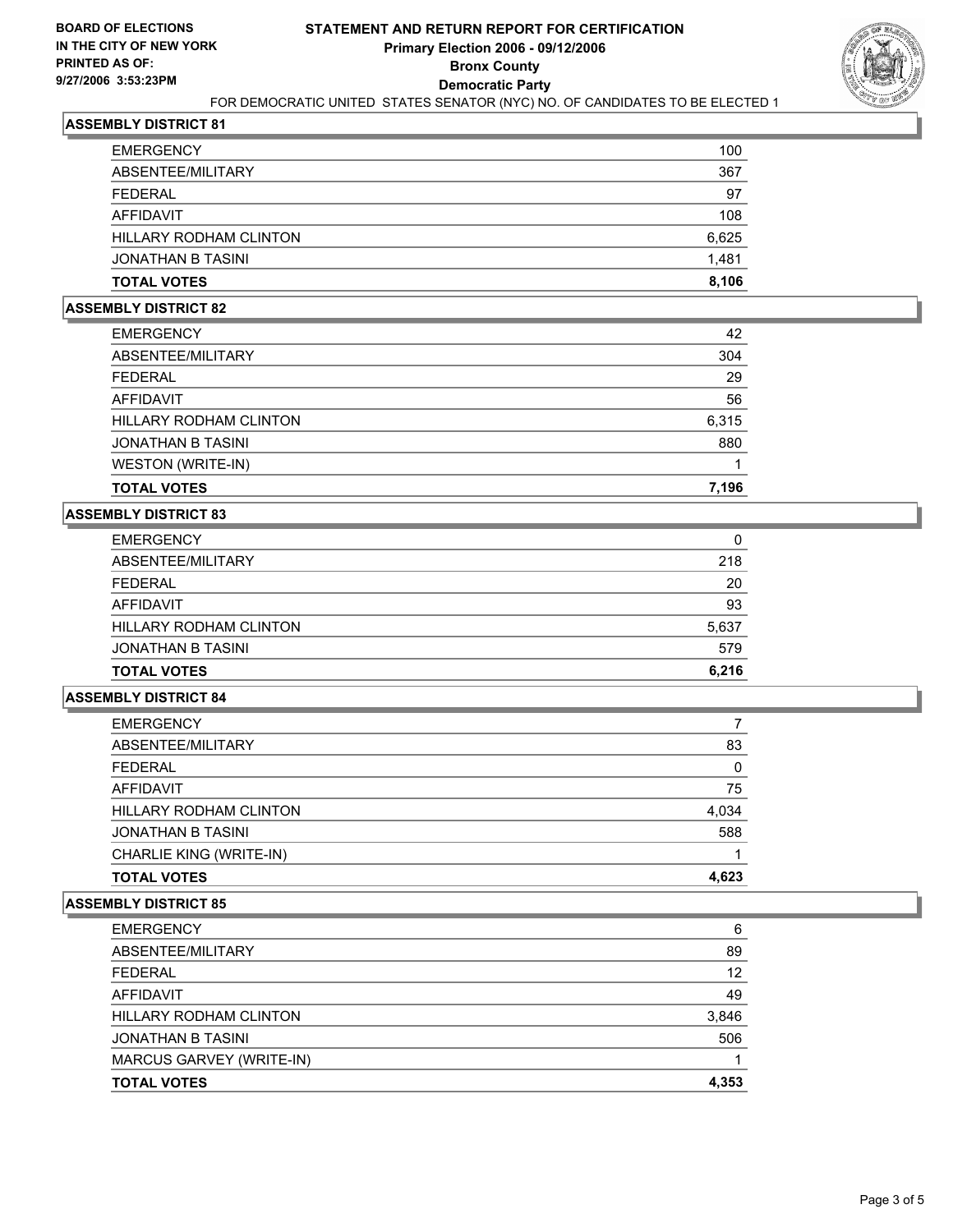

## **ASSEMBLY DISTRICT 86**

| <b>TOTAL VOTES</b>       | 3,212 |
|--------------------------|-------|
| ELIOT SPITZER (WRITE-IN) |       |
| <b>JONATHAN B TASINI</b> | 385   |
| HILLARY RODHAM CLINTON   | 2,826 |
| AFFIDAVIT                | 70    |
| <b>FEDERAL</b>           | 13    |
| ABSENTEE/MILITARY        | 65    |
| <b>EMERGENCY</b>         | 35    |